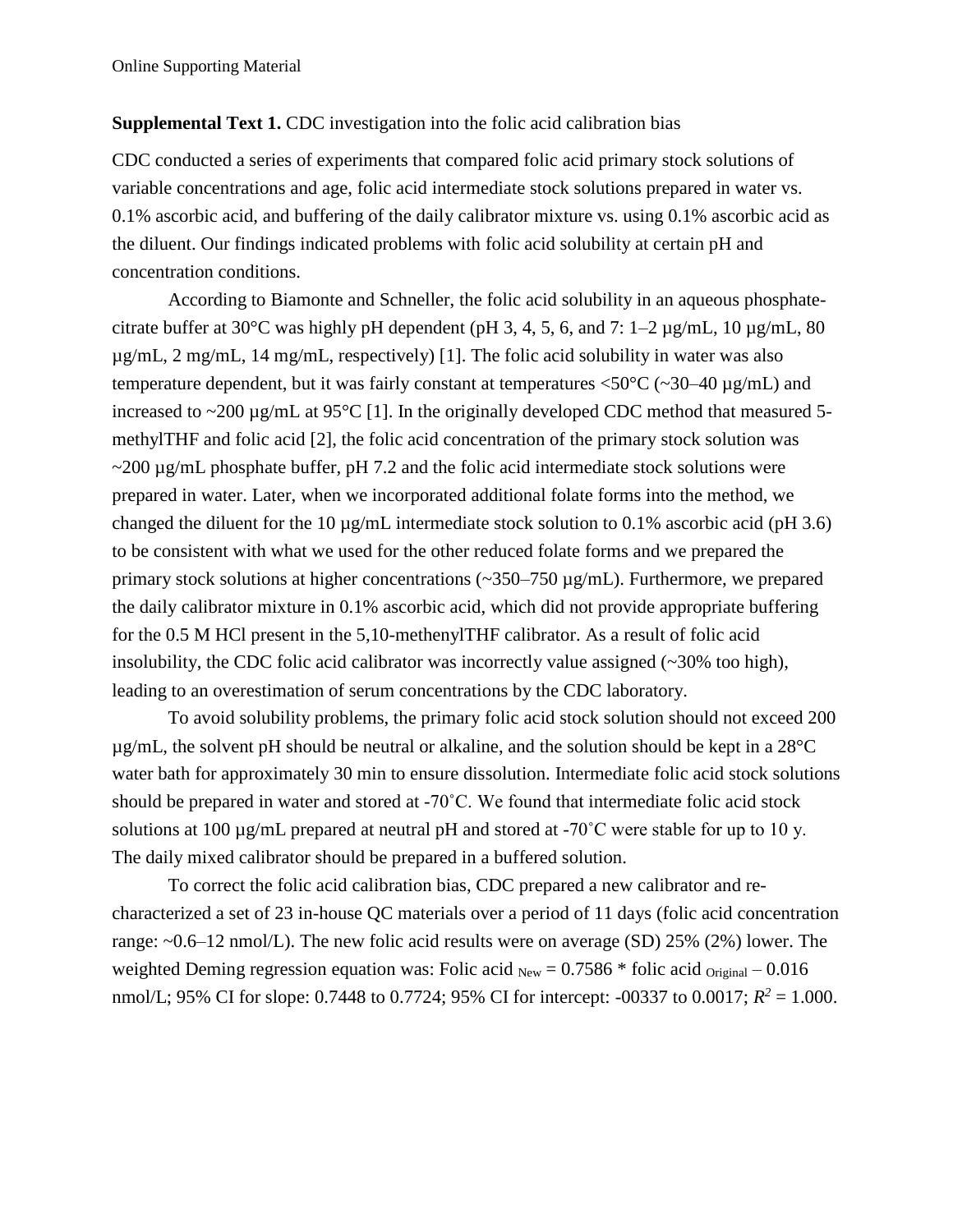### **References**

- 1. Biamonte, AR, Schneller GH. Study of folic acid stability in solutions of the B complex vitamins. J Am Pharmaceut Assoc 1951;XL(7):313–20.
- 2. Pfeiffer CM, Fazili Z, McCoy L, Zhang M, Gunter EW. Determination of folate vitamers in human serum by stable-isotope-dilution tandem mass spectrometry and comparison with radioassay and microbiologic assay. Clin Chem 2004;50:423–32.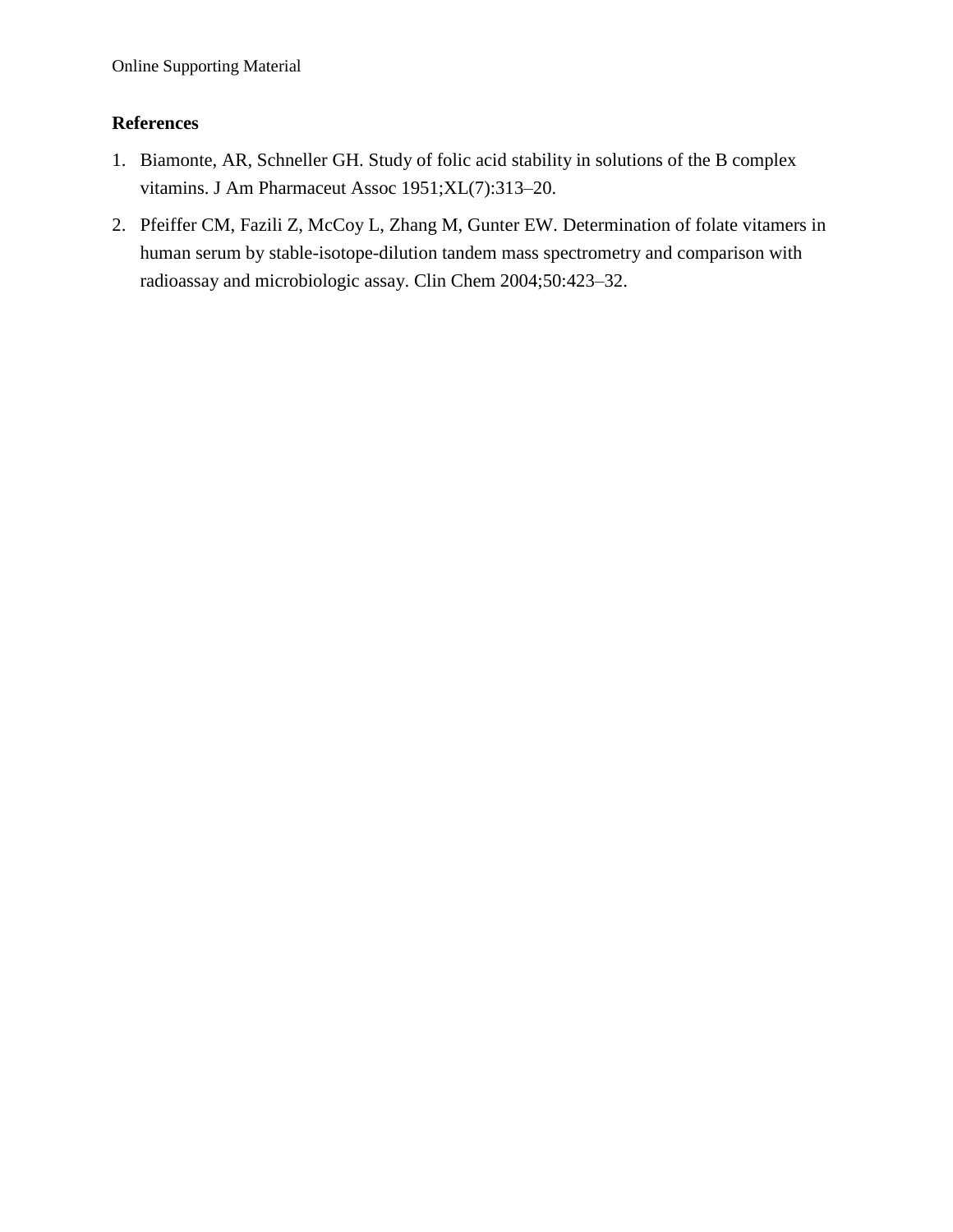|                 | Calibration range / LOD; type of internal standard used |                                                |                                              |                                              |                                                     |                                                      |  |  |  |  |  |  |
|-----------------|---------------------------------------------------------|------------------------------------------------|----------------------------------------------|----------------------------------------------|-----------------------------------------------------|------------------------------------------------------|--|--|--|--|--|--|
| Laboratory<br># | 5-MethylTHF                                             | <b>Folic acid</b>                              | 5-FormylTHF                                  | <b>THF</b>                                   | $5,10-$<br><b>MethenylTHF</b>                       | <b>MeFox</b>                                         |  |  |  |  |  |  |
| 10              | $1 - 100 / 0.13$ ;<br>${}^{13}C_5$ -IS                  | $0.5 - 50 / 0.20$ ;<br>${}^{13}C_5$ -IS        | $0.5 - 50 / 0.20$ ;<br>${}^{13}C_5$ -IS      | $0.5 - 50 / 0.25$ ;<br>${}^{13}C_5$ -IS      | $0.5 - 50 / 0.20$ ;<br>${}^{13}C_5$ -IS             | $0.5 - 50 / 0.10$ ;<br>${}^{13}C_5$ -IS              |  |  |  |  |  |  |
| Group 1         |                                                         |                                                |                                              |                                              |                                                     |                                                      |  |  |  |  |  |  |
| $\mathbf{1}$    | $0.02 - 100 / 0.06$ ;<br>${}^{13}C_5$ -IS               | $0.02 - 100 / 0.08$ ;<br>${}^{13}C_5$ -IS      | Not measured                                 | Not measured                                 | Not measured                                        | Not measured                                         |  |  |  |  |  |  |
| $\overline{2}$  | $8 - 70 / 0.07$ ;<br>${}^{13}C_5$ -IS                   | $1 - 50 / 0.27$ ;<br>${}^{13}C_5$ -IS          | $1 - 50 / 0.52$ ;<br>${}^{13}C_5$ -IS        | Not measured                                 | Not measured                                        | $3 - 54 / 0.20$ ;<br>${}^{13}C_{5}$ -IS <sup>2</sup> |  |  |  |  |  |  |
| 3               | $5 - 165 / 0.8$ ;<br>$D_4$ -IS <sup>3</sup>             | $4.49 - 44.9 / 0.6;$<br>$D_4$ -IS <sup>3</sup> | $3.52 - 87.9 / 1;$<br>$D_4$ -IS <sup>3</sup> | $2.72 - 54.4 / 1;$<br>$D_4$ -IS <sup>3</sup> | Not measured                                        | Not measured                                         |  |  |  |  |  |  |
| 4               | $0 - 32 / 0.5$ ;<br>${}^{13}C_5$ -IS                    | $0 - 32 / 0.5$ ;<br>$D_4$ -IS <sup>4</sup>     | $0 - 32 / 0.5$ ;<br>${}^{13}C_5$ -IS         | $0 - 32 / 0.5$ ;<br>${}^{13}C_5$ -IS         | $0 - 32 / 0.5$ ;<br>${}^{13}C_5$ -IS <sup>5</sup>   | Not measured                                         |  |  |  |  |  |  |
| 5               | $0 - 100 / 0.10$ ;<br>${}^{13}C_5$ -IS                  | $0 - 100 / 0.20$ ;<br>${}^{13}C_5$ -IS         | $0 - 100 / 0.09$ ;<br>${}^{13}C_5$ -IS       | $0 - 100 / 0.90;$<br>${}^{13}C_5$ -IS        | $0 - 100 / 0.15$ ;<br>${}^{13}C_5$ -IS <sup>5</sup> | Not measured                                         |  |  |  |  |  |  |
| 6               | $1.09 - 109 / 0.22$ ;<br>${}^{13}C_5$ -IS               | $0.57 - 56.7 / 0.23$ ;<br>${}^{13}C_5$ -IS     | $0.53 - 52.8 / 0.21$ ;<br>${}^{13}C_5$ -IS   | $0.56 - 56.1 / 0.56$ ;<br>${}^{13}C_5$ -IS   | $0.55 - 54.9 / 0.22$ ;<br>${}^{13}C_5$ -IS          | $0.53 - 52.8 / 0.21$ ;<br>${}^{13}C_5$ -IS           |  |  |  |  |  |  |
| $\tau$          | $0 - 100 / 0.33$ ;<br>${}^{13}C_5$ -IS                  | $0 - 100 / 0.33$ ;<br>${}^{13}C_5$ -IS         | $0 - 150 / 0.50$ ;<br>${}^{13}C_5$ -IS       | $0 - 100 / 0.33$ ;<br>${}^{13}C_5$ -IS       | $0 - 100 / 0.33$ ;<br>${}^{13}C_5$ -IS              | $0 - 100 / 0.33$ ;<br>${}^{13}C_5$ -IS               |  |  |  |  |  |  |
| Group 2         |                                                         |                                                |                                              |                                              |                                                     |                                                      |  |  |  |  |  |  |
| 11              | $0.80 - 78 / 0.44$ ;<br>${}^{13}C_5$ -IS                | $0.3 - 25 / 0.17$ ;<br>${}^{13}C_5$ -IS        | Not measured                                 | Not measured                                 | Not measured                                        | Not measured                                         |  |  |  |  |  |  |
| 12              | $0.025 - 100 / 0.027$ ;<br>${}^{13}C_5$ -IS             | $0 - 50 / 0.057$ ;<br>${}^{13}C_5$ -IS         | Not measured                                 | Not measured                                 | Not measured                                        | Not measured                                         |  |  |  |  |  |  |
| 13              | $0.61 - 122.1 / 0.20$ ;<br>${}^{13}C_5$ -IS             | $0.29 - 57.7 / 0.10$ ;<br>${}^{13}C_5$ -IS     | $0.29 - 57.1 / 0.10$ ;<br>${}^{13}C_5$ -IS   | $0.32 - 64.3 / 0.32$ ;<br>${}^{13}C_5$ -IS   | $0.27 - 53.4 / 0.09$ ;<br>${}^{13}C_5$ -IS          | $0.30 - 59.6 / 0.10$ ;<br>${}^{13}C_5$ -IS           |  |  |  |  |  |  |

# **Supplemental Table 1.** Folate HPLC-MS/MS method information<sup>1</sup>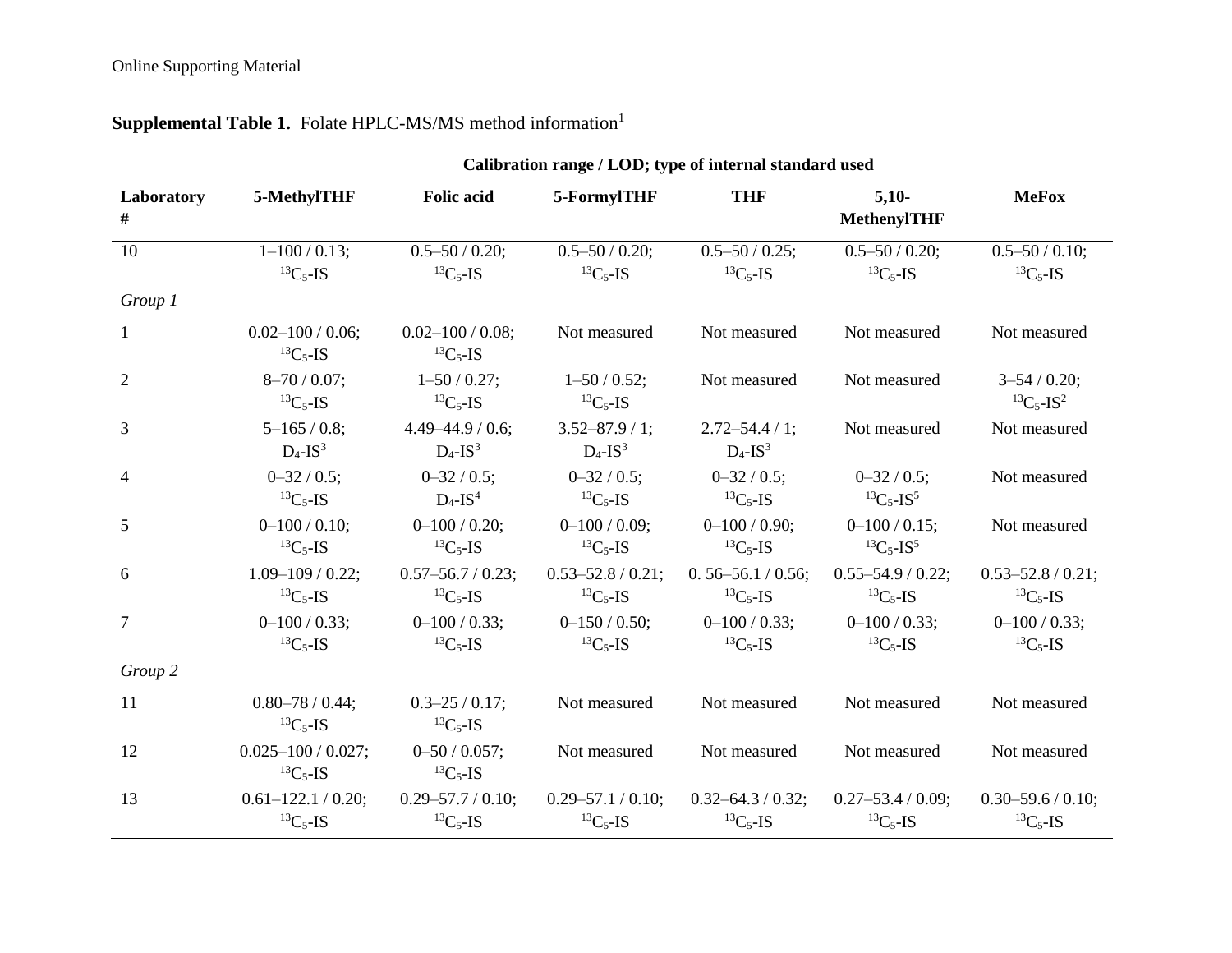| 14       | $1 - 100 / 0.2$ ;    | $0.2 - 20 / 0.2$ ;  | $0.2 - 20 / 0.2$ ;  | $0.5 - 20 / 0.4$ ;  | $0.2 - 20 / 0.2$ ;  | $0.5 - 20 / 0.4$ ;  |
|----------|----------------------|---------------------|---------------------|---------------------|---------------------|---------------------|
|          | ${}^{13}C_5$ -IS     | ${}^{13}C_5$ -IS    | ${}^{13}C_5$ -IS    | ${}^{13}C_5$ -IS    | ${}^{13}C_5$ -IS    | ${}^{13}C_5$ -IS    |
| 15       | $1 - 100 / 0.20$ ;   | $0.5 - 50 / 0.44$ ; | $0.5 - 50 / 0.33$ ; | $0.5 - 50 / 0.69$ ; | $0.5 - 50 / 0.53$ ; | $0.5 - 50 / 0.36$ ; |
|          | ${}^{13}C_5$ -IS     | ${}^{13}C_{5}$ -IS  | ${}^{13}C_{5}$ -IS  | ${}^{13}C_5$ -IS    | ${}^{13}C_5$ -IS    | ${}^{13}C_5$ -IS    |
| $16^{6}$ | $0.7 - 70 / 0.063$ , | $0.5 - 50 / 0.71$ , | $0.5 - 50 / 0.11$ , | $0.5 - 50 / 0.19$ , | $0.5 - 50 / 0.25$ , | $0.5 - 50 / 0.34$ , |
|          | 0.036;               | 0.51;               | $0.21$ ;            | 0.11;               | 0.18;               | 0.44;               |
|          | ${}^{13}C_5$ -IS     | ${}^{13}C_5$ -IS    | ${}^{13}C_{5}$ -IS  | ${}^{13}C_5$ -IS    | ${}^{13}C_5$ -IS    | ${}^{13}C_5$ -IS    |

<sup>1</sup> Concentrations are in nmol/L; <sup>13</sup>C<sub>5</sub>-IS, internal standard labeled with 5<sup>13</sup>C atoms (purchased from Merck & Cie, Basel, Switzerland, unless noted otherwise); 5,10-methenylTHF, 5,10-methenyltetrahydrofolate; 5-formylTHF, 5-formyltetrahydrofolate; 5-methylTHF, 5-methyltetrahydrofolate; MeFox, pyrazino-s-triazine derivative of 4α-hydroxy-5-methylTHF; LOD, limit of detection; THF, tetrahydrofolate.

<sup>2</sup> Internal standard prepared in-house from  ${}^{13}C_5$ -5-methylTHF.

<sup>3</sup> Internal standard synthesized in-house (Freisleben et al. J Agric Food Chem 2002;50:4760-8).

<sup>4</sup> Internal standard obtained from Institute of Food Research, Norwich, United Kingdom.

<sup>5</sup> Internal standard prepared in-house from  ${}^{13}C_5$ -5-formylTHF.

<sup>6</sup> Two LOD values are shown because laboratory used daily signal-to-noise ratio to determined LOD.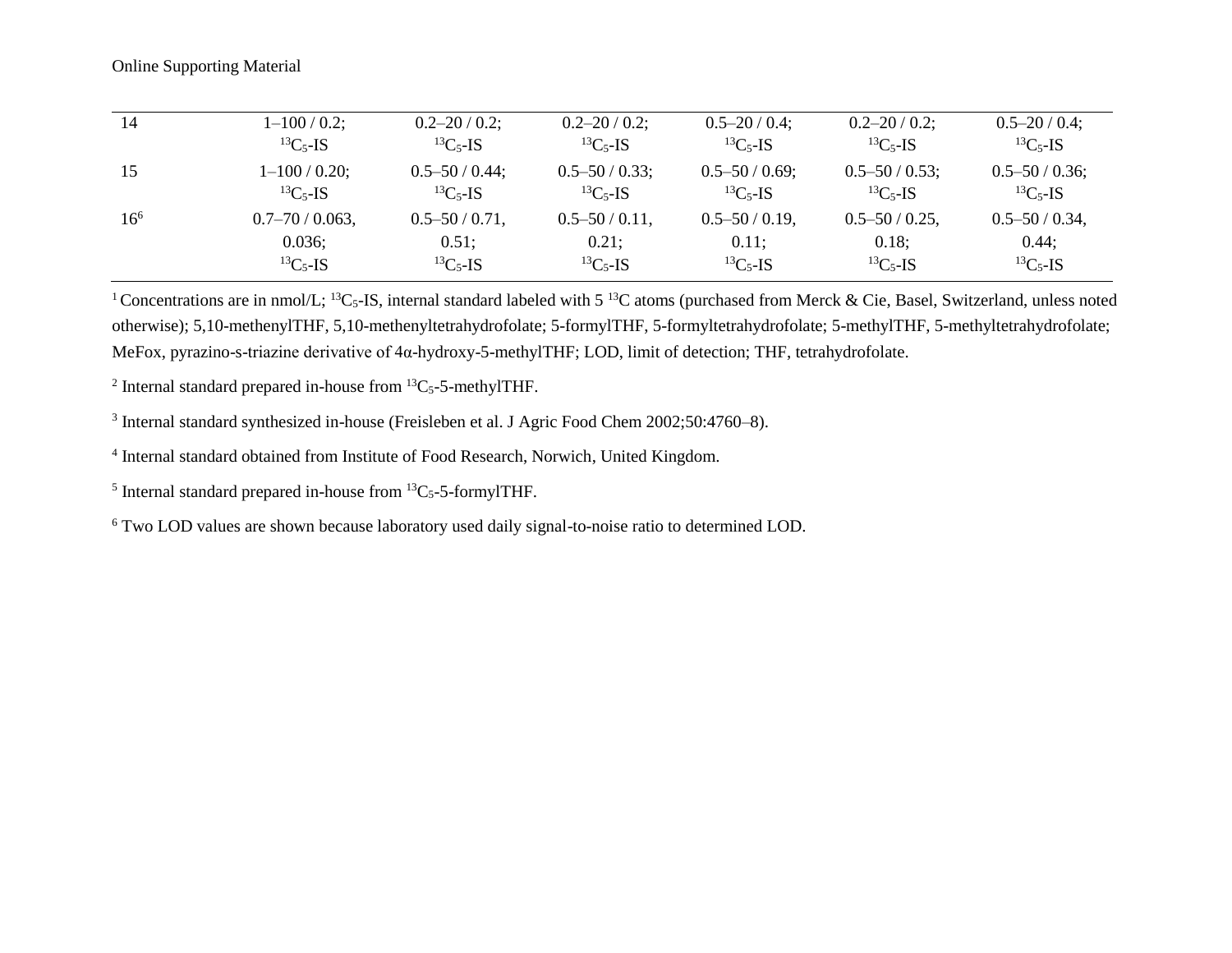| Laboratory     | 5-MethylTHF                                            | <b>Folic acid</b>                                      | 5-FormylTHF                 | <b>THF</b>                  | $5,10-$                        | <b>MeFox</b>                               |  |
|----------------|--------------------------------------------------------|--------------------------------------------------------|-----------------------------|-----------------------------|--------------------------------|--------------------------------------------|--|
| $\#$           |                                                        |                                                        |                             |                             | <b>MethenylTHF</b>             |                                            |  |
| 10             | $\lambda = 290$ nm, pH=7.2,                            | $\lambda = 282$ nm, pH=7.2,                            | $\lambda = 285$ nm, pH=7.2, | $\lambda = 298$ nm, pH=7.2, | $\lambda = 348$ nm, pH=0.0,    | $\lambda = 280$ nm,                        |  |
|                | $\varepsilon = 31700^2$                                | $\varepsilon = 27600^2$                                | $\varepsilon = 37200^2$     | $\varepsilon = 25000^2$     | $\varepsilon = 26500^2$        | pH=12.3, $\varepsilon$ =19365 <sup>2</sup> |  |
|                |                                                        | $(\lambda = 346$ nm,                                   |                             |                             | $(\lambda = 288 \text{ nm})$   |                                            |  |
|                |                                                        | $pH=7.2$ , $\varepsilon=7200$                          |                             |                             | $pH=0.0$ , $\varepsilon=13500$ |                                            |  |
| Group 1        |                                                        |                                                        |                             |                             |                                |                                            |  |
| $\mathbf{1}$   | $\lambda = 290$ nm, pH=7.0,<br>$\varepsilon = 31700^2$ | $\lambda = 282$ nm, pH=7.0,<br>$\varepsilon = 27000^3$ | Not measured                | Not measured                | Not measured                   | Not measured                               |  |
| $\overline{2}$ | Gravimetric                                            | Gravimetric                                            | Gravimetric                 | Not measured                | Not measured                   | Gravimetric <sup>4</sup>                   |  |
| 3              | Gravimetric <sup>5,6</sup>                             | Gravimetric                                            | Gravimetric <sup>5,6</sup>  | Gravimetric <sup>2,6</sup>  | Not measured                   | Not measured                               |  |
| 4              | $\lambda = 290$ nm, pH=7.0,                            | $\lambda = 282$ nm, pH=8.0,                            | $\lambda = 285$ nm, pH=7.0, | $\lambda = 297$ nm, pH=7.0, | $\lambda = 350$ nm, pH=7.0,    | No measured                                |  |
|                | $\varepsilon = 31700^2$                                | $\varepsilon = 27600^3$                                | $\varepsilon = 37200^2$     | $\varepsilon = 28000^3$     | $\varepsilon = 24900^2$        |                                            |  |
| 5              | $\lambda = 290$ nm, pH=7.2,                            | $\lambda = 282$ nm, pH=7.2,                            | $\lambda = 285$ nm, pH=7.2, | $\lambda = 297$ nm, pH=7.2, | $\lambda = 352$ nm, pH=7.2,    | Not measured                               |  |
|                | $\varepsilon = 31700^2$                                | $\varepsilon = 27600^2$                                | $\varepsilon = 37200^2$     | $\varepsilon = 29100^2$     | $\varepsilon = 25000^2$        |                                            |  |
| 6              | $\lambda = 290$ nm, pH=7.2,                            | $\lambda = 282$ nm, pH=7.2,                            | $\lambda = 285$ nm, pH=7.2, | $\lambda = 297$ nm, pH=7.2, | $\lambda = 352$ nm, pH=7.2,    | $\lambda = 280$ nm, pH=7.2,                |  |
|                | $\varepsilon = 31700^2$                                | $\varepsilon = 27600^2$                                | $\varepsilon = 37200^2$     | $\varepsilon = 29100^2$     | $\varepsilon = 25000^2$        | $\varepsilon = 23900^2$                    |  |
| $\overline{7}$ | $\lambda = 290$ nm, pH=7.2,                            | $\lambda = 282$ nm, pH=7.2,                            | $\lambda = 285$ nm, pH=7.2, | $\lambda = 298$ nm, pH=7.2, | $\lambda = 348$ nm, pH=0.3,    | Obtained from CDC                          |  |
|                | $\varepsilon = 31700^5$                                | $\varepsilon = 27600^5$                                | $\varepsilon = 37200^5$     | $\varepsilon = 25000^5$     | $\varepsilon = 26500^5$        |                                            |  |
|                |                                                        | $(\lambda = 346$ nm,                                   |                             |                             | $(\lambda = 288$ nm,           |                                            |  |
|                |                                                        | $pH=7.2$ , $\varepsilon=7200$                          |                             |                             | $pH=0.3$ , $\varepsilon=13500$ |                                            |  |
| Group 2        |                                                        |                                                        |                             |                             |                                |                                            |  |
| 11             | $\lambda = 290$ nm, pH=7.2,                            | $\lambda = 282$ nm, pH=7.1,                            | Not measured                | Not measured                | Not measured                   | Not measured                               |  |
|                | $\varepsilon = 31700^3$                                | $\varepsilon = 27600^3$                                |                             |                             |                                |                                            |  |
| 12             | $\lambda = 290$ nm, pH=7.0,<br>$\varepsilon = 31700^2$ | $\lambda = 282$ nm, pH=7.0,<br>$\varepsilon = 27600^2$ | Not measured                | Not measured                | Not measured                   | Not measured                               |  |
| 13             | $\lambda = 290$ nm, pH=7.2,                            | $\lambda = 282$ nm, pH=7.2,                            | $\lambda = 285$ nm, pH=7.2, | $\lambda = 298$ nm, pH=7.2, | $\lambda = 348$ nm, pH=1.0,    | $\lambda = 280$ nm,                        |  |
|                | $\varepsilon = 31700^2$                                | $\varepsilon = 27600^2$                                | $\varepsilon = 37200^2$     | $\varepsilon = 25000^2$     | $\varepsilon = 26500^2$        | $pH=12.4$ , $\varepsilon=19365^2$          |  |

## **Supplemental Table 2.** Value assignment for folate calibrators<sup>1</sup>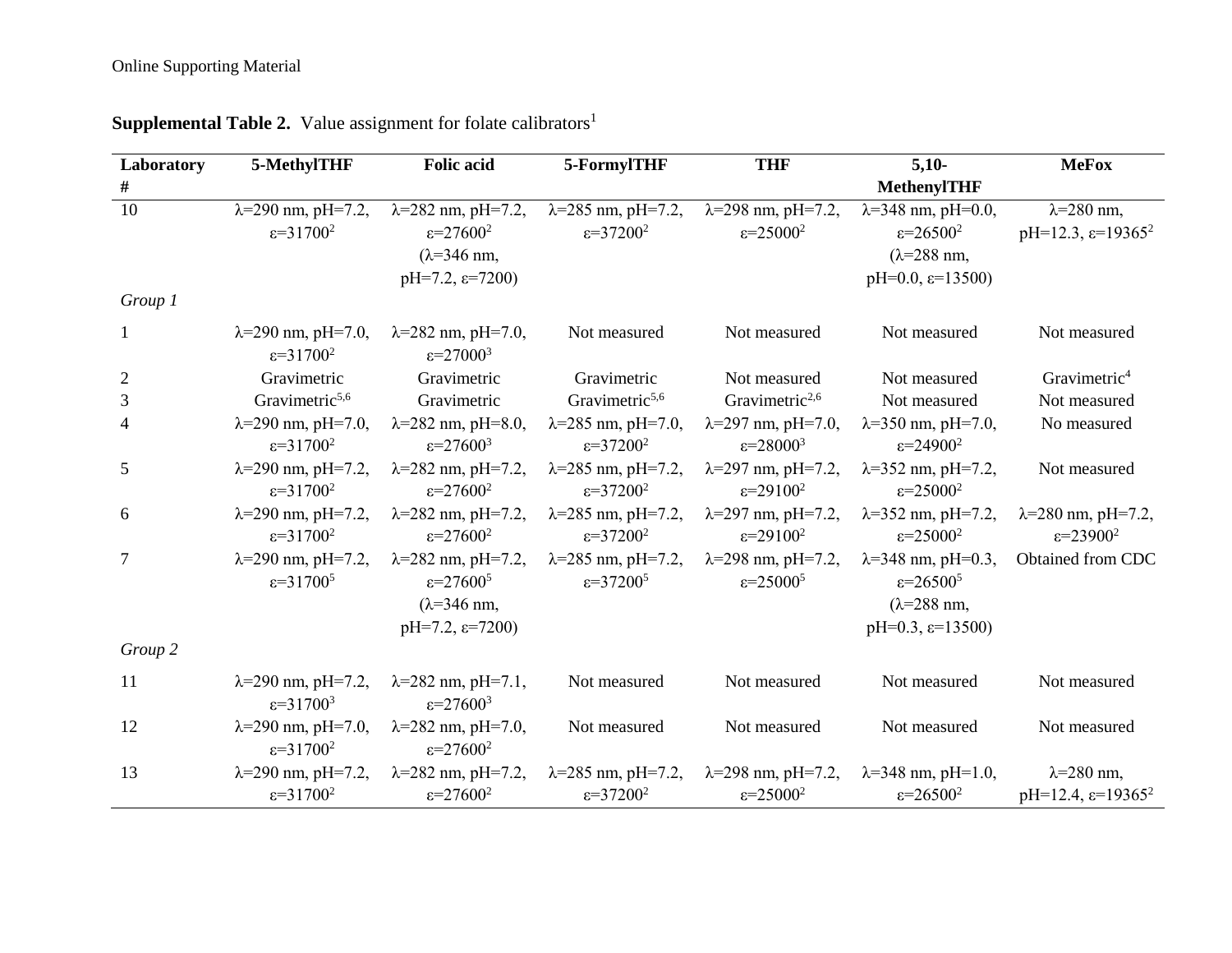| 14 |                         | $\lambda$ =290 nm, pH=7.2, $\lambda$ =282 nm, pH=7.2, $\lambda$ =285 nm, pH=7.2, $\lambda$ =298 nm, pH=7.2, $\lambda$ =288 nm, pH=0.0, |                         |                                                       |                                | $\lambda = 280$ nm, pH=13,        |
|----|-------------------------|----------------------------------------------------------------------------------------------------------------------------------------|-------------------------|-------------------------------------------------------|--------------------------------|-----------------------------------|
|    | $\varepsilon = 31700^2$ | $\varepsilon = 27600^2$                                                                                                                | $\varepsilon = 37200^2$ | $\varepsilon = 25000^2$                               | $\varepsilon = 13500^2$        | $\varepsilon = 19365^2$           |
| 15 |                         | $\lambda$ =290 nm, pH=7.2, $\lambda$ =282 nm, pH=7.2, $\lambda$ =285 nm, pH=7.0, $\lambda$ =298 nm, pH=7.0, $\lambda$ =348 nm, pH=0.3, |                         |                                                       |                                | $\lambda = 280$ nm,               |
|    | $\varepsilon = 31700^2$ | $\varepsilon = 27600^2$                                                                                                                | $\varepsilon = 37200^2$ | $\varepsilon = 25000^2$                               | $\varepsilon = 26500^2$        | $pH=12.4$ , $\varepsilon=19365^2$ |
| 16 |                         | $\lambda$ =290 nm, pH=7.2, $\lambda$ =282 nm, pH=7.2, $\lambda$ =285 nm, pH=7.2,                                                       |                         | $\lambda$ =298 nm, pH=7.2, $\lambda$ =348 nm, pH=0.0, |                                | Obtained from CDC                 |
|    | $\varepsilon = 31700^2$ | $\varepsilon = 27600^2$                                                                                                                | $\varepsilon = 37200^2$ | $\varepsilon = 25000^2$                               | $\varepsilon = 26500^2$        |                                   |
|    |                         | $(\lambda = 346$ nm,                                                                                                                   |                         |                                                       | $(\lambda=288$ nm,             |                                   |
|    |                         | $pH=7.2$ , $\varepsilon=7200$                                                                                                          |                         |                                                       | $pH=0.0$ , $\varepsilon=13500$ |                                   |

<sup>1</sup> For spectrophotometric value assignment, the wavelength ( $\lambda$ ), pH, and absorptivity coefficient ( $\varepsilon$ ) used is provided; information provided in parenthesis indicates a second wavelength, however results are not used for value assignment; 5,10-methenylTHF, 5,10-methenyltetrahydrofolate; 5-formylTHF, 5-formyltetrahydrofolate; 5-methylTHF, 5-methyltetrahydrofolate; MeFox, pyrazino-s-triazine derivative of 4α-hydroxy-5 methylTHF; THF, tetrahydrofolate.

<sup>2</sup> Primary calibrator purchased from Merck  $&$  Cie (Basel, Switzerland).

<sup>3</sup> Primary calibrator purchased from Sigma-Aldrich.

<sup>4</sup> Primary calibrator prepared in-house from 5-methylTHF.

<sup>5</sup> Primary calibrator purchased from Schircks (Jona, Switzerland).

<sup>6</sup> Concentrations of 5-methylTHF, 5-formylTHF, and THF verified by HPLC with diode array detection using predetermined response factor.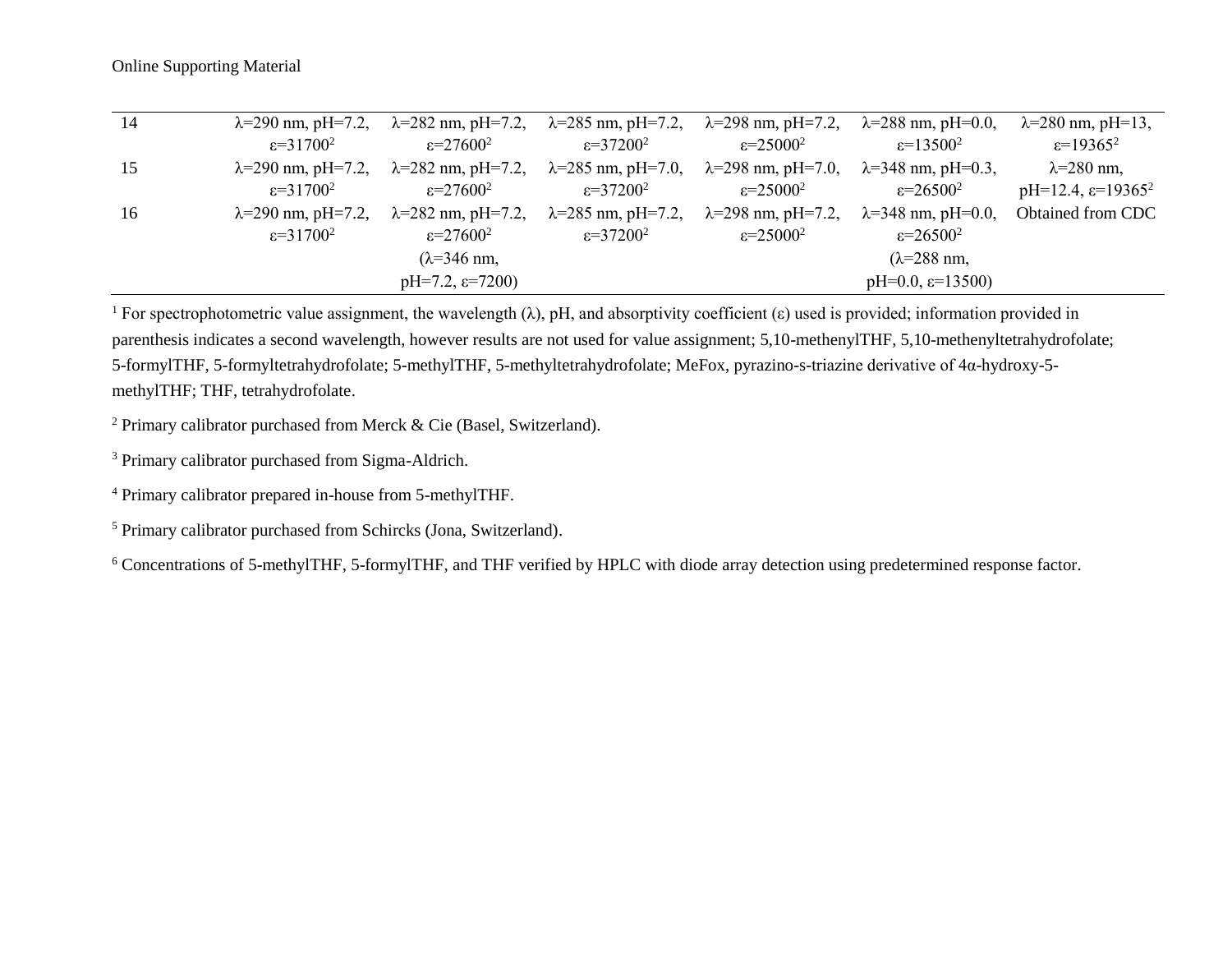| Laboratory#       | Reference | 5-MethylTHF | <b>Folic acid</b> | <b>MeFox</b> | 5-FormylTHF  | <b>THF</b>   | 5,10-MethenylTHF |
|-------------------|-----------|-------------|-------------------|--------------|--------------|--------------|------------------|
| Imprecision, %    |           |             |                   |              |              |              |                  |
| 10                | 6, 8      | $2.6 - 3.4$ | $6.2 - 8.4$       | $3.3 - 4.5$  | $3.1 - 11.0$ | $7.0 - 9.6$  | $5.4 - 7.5$      |
| Group 1           |           |             |                   |              |              |              |                  |
| $\mathfrak{2}$    | 16        | $4.1 - 5.1$ | $6.1 - 11.9$      | $5.7 - 7.4$  | $5.5 - 10.5$ | n/a          | n/a              |
| $\mathfrak{Z}$    | 17        | 3.0         | 4.0               | n/a          | 3.0          | 5.0          | n/a              |
| $\overline{4}$    | 14, 15    | $\leq 9.0$  | $\leq 6.5$        | n/a          | n/a          | n/a          | n/a              |
| 5                 | 18, 19    | $2.2 - 2.6$ | $4.7 - 6.1$       | n/a          | $3.6 - 4.4$  | $15.6 - 20$  | $7.1 - 10.4$     |
| $\overline{7}$    | 20        | $3.8 - 7.9$ | $4.8 - 19.5$      | n/a          | $6.7 - 21.3$ | $5.5 - 15.5$ | $7.2 - 9.0$      |
| Spike recovery, % |           |             |                   |              |              |              |                  |
| 10                | 6, 8      | $93 - 105$  | $92 - 105$        | $92 - 104$   | 84-96        | $93 - 103$   | $98 - 113$       |
| Group 1           |           |             |                   |              |              |              |                  |
| $\overline{2}$    | 16        | $103 - 108$ | 86-90             | $82 - 94$    | $91 - 98$    | n/a          | n/a              |
| 3                 | 17        | 95          | 105               | n/a          | 96           | 105          | n/a              |
| $\overline{4}$    | 14, 15    | 98.7-102.5  | $96.6 - 104.7$    | n/a          | n/a          | n/a          | n/a              |
| 5                 | 18, 19    | 98.2        | 98.2              | n/a          | 102.3        | 82.3         | 110.8            |
| $\overline{7}$    | 20        | 97.4-106.2  | $91.2 - 103.9$    | n/a          | 94.3-101.1   | 91.2-99.4    | 94.6-101.3       |

**Supplemental Table 3.** Published information on method imprecision and spike recovery by laboratory and folate form<sup>1</sup>

<sup>1</sup> Only laboratory 10 (CDC) and laboratories 2, 3, 4, 5, and 7 (group 1) published their independently-developed methods; n/a, information not available in published article; 5-formylTHF, 5-formyltetrahydrofolate; 5-methylTHF, 5-methyltetrahydrofolate; 5,10-methenylTHF, 5,10 methenyltetrahydrofolate; MeFox, pyrazino-s-triazine derivative of 4α-hydroxy-5-methylTHF; THF, tetrahydrofolate.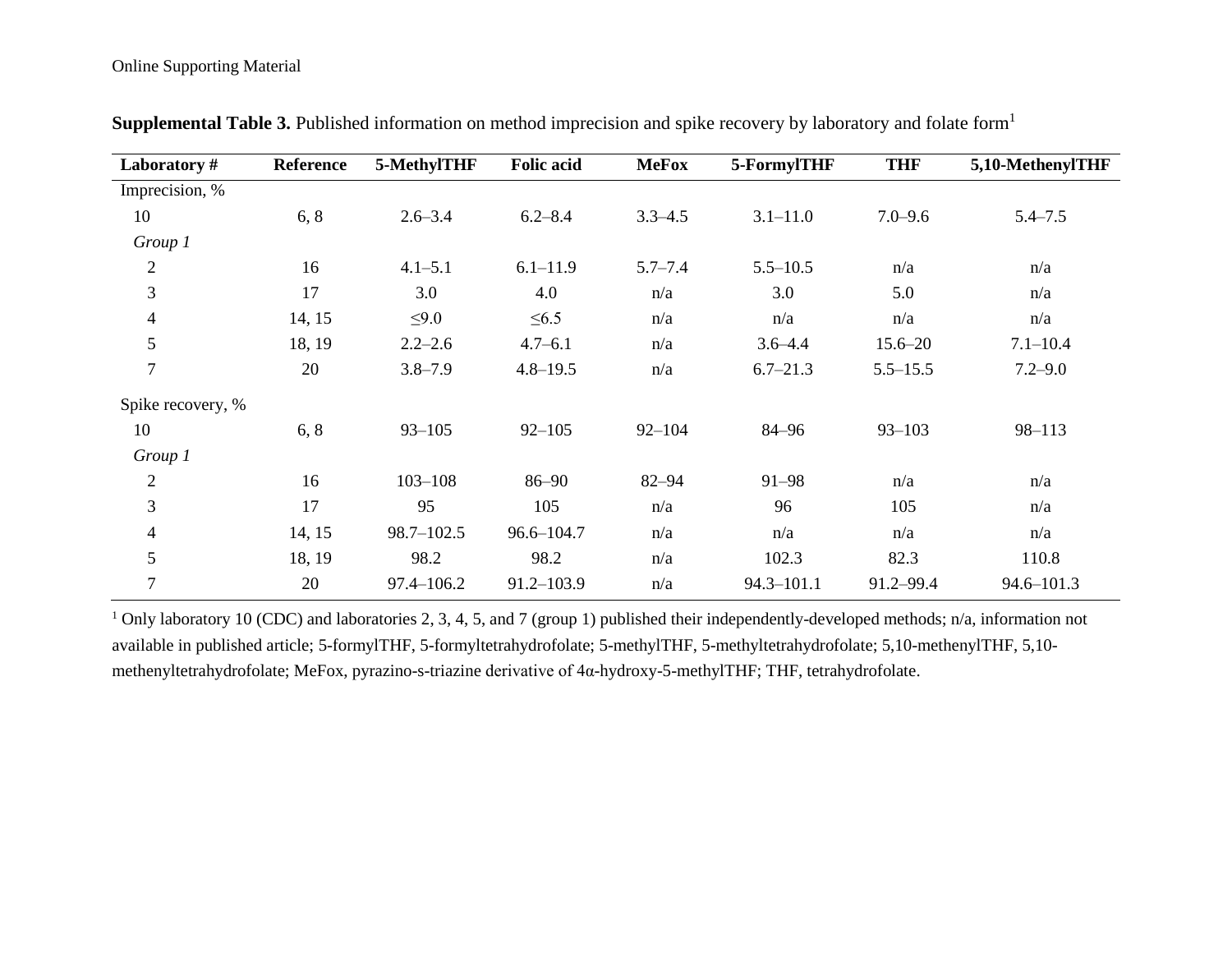|               |                 | Concentration $\pm$ SD, nmol/L |                 |
|---------------|-----------------|--------------------------------|-----------------|
| Laboratory#   | <b>Level 1</b>  | Level 2                        | Level 3         |
| 10            | $1.69 \pm 0.15$ | $3.74 \pm 0.29$                | $6.25 \pm 0.06$ |
| Group 1       |                 |                                |                 |
| 2             | $1.99 \pm 0.01$ | $3.65 \pm 0.16$                | $5.74 \pm 0.11$ |
| 6             | $1.18 \pm 0.06$ | $2.54 \pm 0.15$                | $3.97 \pm 0.11$ |
| 7             | $2.31 \pm 0.62$ | $3.80 \pm 0.06$                | $6.36 \pm 0.50$ |
| $Mean + SD$   | $1.83 + 0.58$   | $3.33 + 0.69$                  | $5.36 + 1.24$   |
| Group 2       |                 |                                |                 |
| 13            | $1.80 \pm 0.02$ | $3.93 \pm 0.02$                | $6.08 \pm 0.25$ |
| 14            | $1.48 \pm 0.08$ | $3.51 \pm 0.78$                | $5.49 \pm 0.06$ |
| 15            | $1.8 \pm 0.01$  | $3.97 \pm 0.35$                | $6.92 \pm 0.21$ |
| 16            | $2.04 \pm 0.14$ | $4.08 \pm 0.32$                | $6.81 \pm 1.30$ |
| $Mean \pm SD$ | $1.78 \pm 0.23$ | $3.87 \pm 0.25$                | $6.33 \pm 0.67$ |

**Supplemental Table 4.** Concentrations of MeFox in NIST SRM 1955 by laboratory<sup>1</sup>

<sup>1</sup> Values are means  $\pm$  SD, n = 2 (i.e., duplicate analysis); laboratories #1, #3, #4, #5, #11, and #12 did not measure pyrazino-s-triazine derivative of 4α-hydroxy-5-methylTHF (MeFox).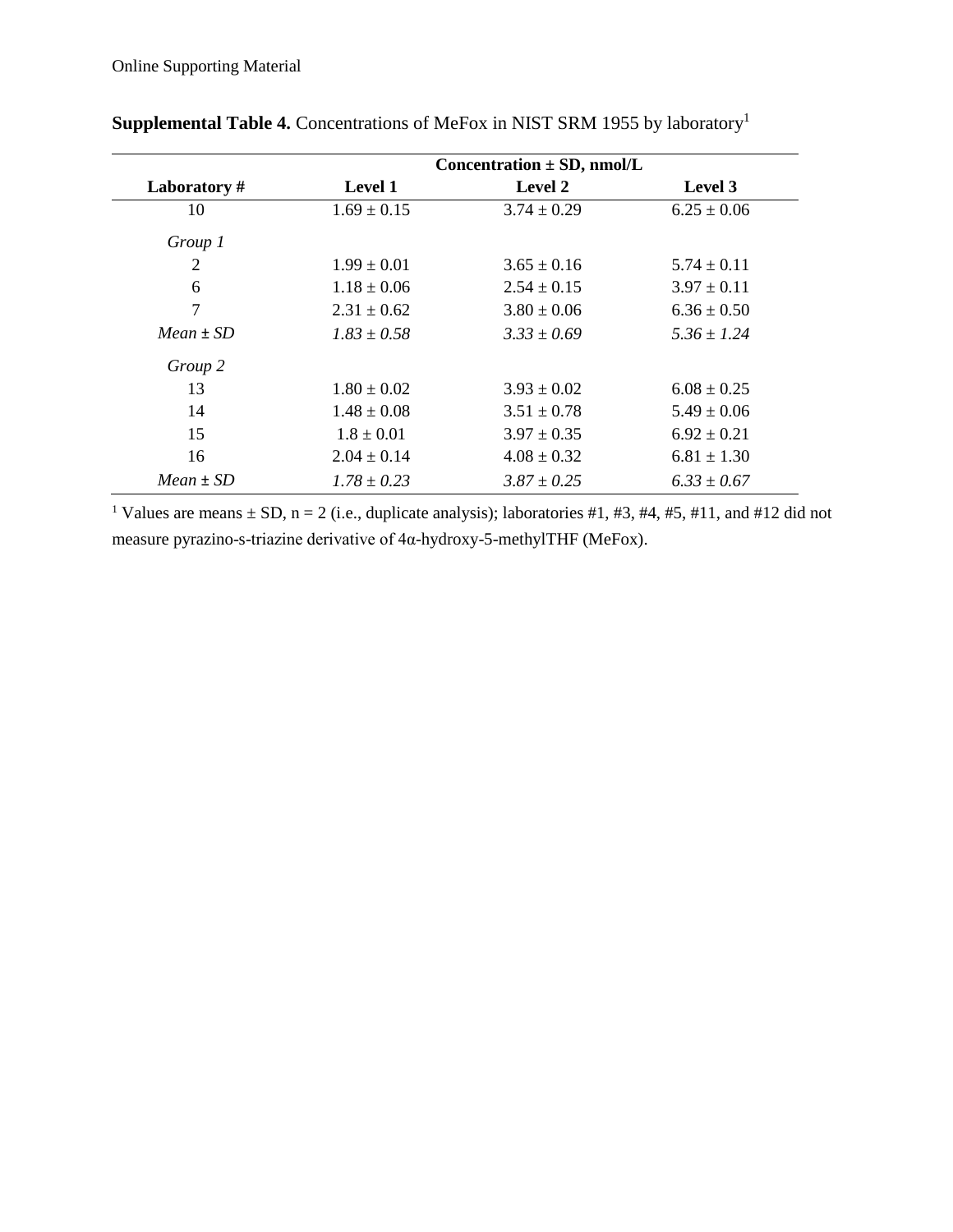|                | Concentration $\pm$ SD, nmol/L |                          |                 |                           |                 |                 |  |  |  |  |  |
|----------------|--------------------------------|--------------------------|-----------------|---------------------------|-----------------|-----------------|--|--|--|--|--|
|                |                                | 5-Methyltetrahydrofolate |                 | <b>Folic acid</b>         |                 |                 |  |  |  |  |  |
| Laboratory#    | Level 1                        | Level 2                  | Level 3         | Level 1                   | Level 2         | Level 3         |  |  |  |  |  |
| 10             | $15.0 \pm 0.35$                | $46.1 \pm 0.64$          | $29.8 \pm 0$    | $1.17 \pm 0.04$           | $10.3 \pm 0.14$ | $7.59\pm0.02$   |  |  |  |  |  |
| Group 1        |                                |                          |                 |                           |                 |                 |  |  |  |  |  |
| 1              | $16.8 \pm 0.56$                | $52.7 \pm 0.63$          | $33.8 \pm 2.36$ | $0.70 \pm 0.03$           | $6.10 \pm 0.06$ | $3.70 \pm 0.27$ |  |  |  |  |  |
| $\overline{c}$ | $15.2 \pm 0.21$                | $37.7 \pm 0.64$          | $30.9 \pm 1.13$ | $1.26 \pm 0.06$           | $9.20 \pm 0.88$ | $6.21 \pm 0.53$ |  |  |  |  |  |
| 3              | $16.8 \pm 1.20$                | $57.3 \pm 1.77$          | $40.9 + 6.36$   | $1.55 \pm 0.21$           | $9.65 \pm 2.62$ | $4.00 \pm 2.40$ |  |  |  |  |  |
| $\overline{4}$ | $14.8 \pm 1.42$                | $42.7 \pm 2.33$          | $31.1 \pm 0.70$ | $2.12 \pm 0.003$          | $13.4 \pm 2.65$ | $9.06 \pm 0.07$ |  |  |  |  |  |
| 5              | $14.7 \pm 0.48$                | $47.3 \pm 3.37$          | $30.3 \pm 0.67$ | $0.38 \pm 0.02$           | $4.09 \pm 0.68$ | $3.08 \pm 0.19$ |  |  |  |  |  |
| 6              | $15.9 \pm 0.69$                | $50.5 \pm 0.43$          | $31.6 \pm 0.78$ | $0.76 \pm 0.09$           | $6.75 \pm 0.08$ | $4.25 \pm 0.34$ |  |  |  |  |  |
| $\overline{7}$ | $15.0 \pm 0.21$                | $46.7 \pm 2.59$          | $30.2 \pm 0.74$ | $\angle$ LOQ <sup>2</sup> | $6.41 \pm 0.35$ | $4.30 \pm 0.01$ |  |  |  |  |  |
| $Mean \pm SD$  | $15.6 \pm 0.91$                | $47.8 \pm 6.47$          | $32.7 \pm 3.82$ | $1.13 \pm 0.64$           | $7.94 \pm 3.06$ | $4.94 \pm 2.06$ |  |  |  |  |  |
| Group 2        |                                |                          |                 |                           |                 |                 |  |  |  |  |  |
| 11             | $15.9 \pm 0.62$                | $44.9 \pm 1.82$          | $33.7^2$        | $1.68 \pm 0.03$           | $8.45 \pm 0.60$ | $5.85^{3}$      |  |  |  |  |  |
| 12             | $15.1 \pm 0.35$                | $47.7 \pm 2.15$          | $35.6 \pm 0.15$ | $1.50 \pm 0.08$           | $7.59 \pm 0.90$ | $5.38 \pm 1.04$ |  |  |  |  |  |
| 13             | $14.8 \pm 0.30$                | $48.3 \pm 1.80$          | $30.9 \pm 0.57$ | $0.77 \pm 0$              | $5.93 \pm 0.41$ | $4.11 \pm 0.30$ |  |  |  |  |  |
| 14             | $15.6 \pm 0.35$                | $47.5 \pm 0$             | $30.9 \pm 0.35$ | $1.08 \pm 0.26$           | $8.13 \pm 0.51$ | $5.55 \pm 0.28$ |  |  |  |  |  |
| 15             | $15.4 \pm 0.57$                | $47.5 \pm 0.85$          | $32.7 \pm 0.28$ | $1.18 \pm 0.04$           | $7.09 \pm 0.21$ | $5.26 \pm 0.30$ |  |  |  |  |  |
| 16             | $13.7 \pm 0.26$                | $43.5 \pm 1.03$          | $29.1 \pm 1.33$ | $1.73 \pm 0.12$           | $7.09 \pm 1.22$ | $4.94 \pm 0.20$ |  |  |  |  |  |
| $Mean \pm SD$  | $15.1 \pm 0.78$                | $46.6 \pm 1.91$          | $32.2 \pm 2.33$ | $1.32 \pm 0.38$           | $7.38 \pm 0.90$ | $5.18 \pm 0.61$ |  |  |  |  |  |

**Supplemental Table 5.** Concentrations of 5-methyltetrahydrofolate and folic acid in NIST SRM 3949 by laboratory<sup>1</sup>

<sup>1</sup> Values are means  $\pm$  SD, n = 2 (i.e., duplicate analysis).

<sup>2</sup> Laboratory reported results as <LOQ (<1 nmol/L).

<sup>3</sup> Laboratory provided only a single result.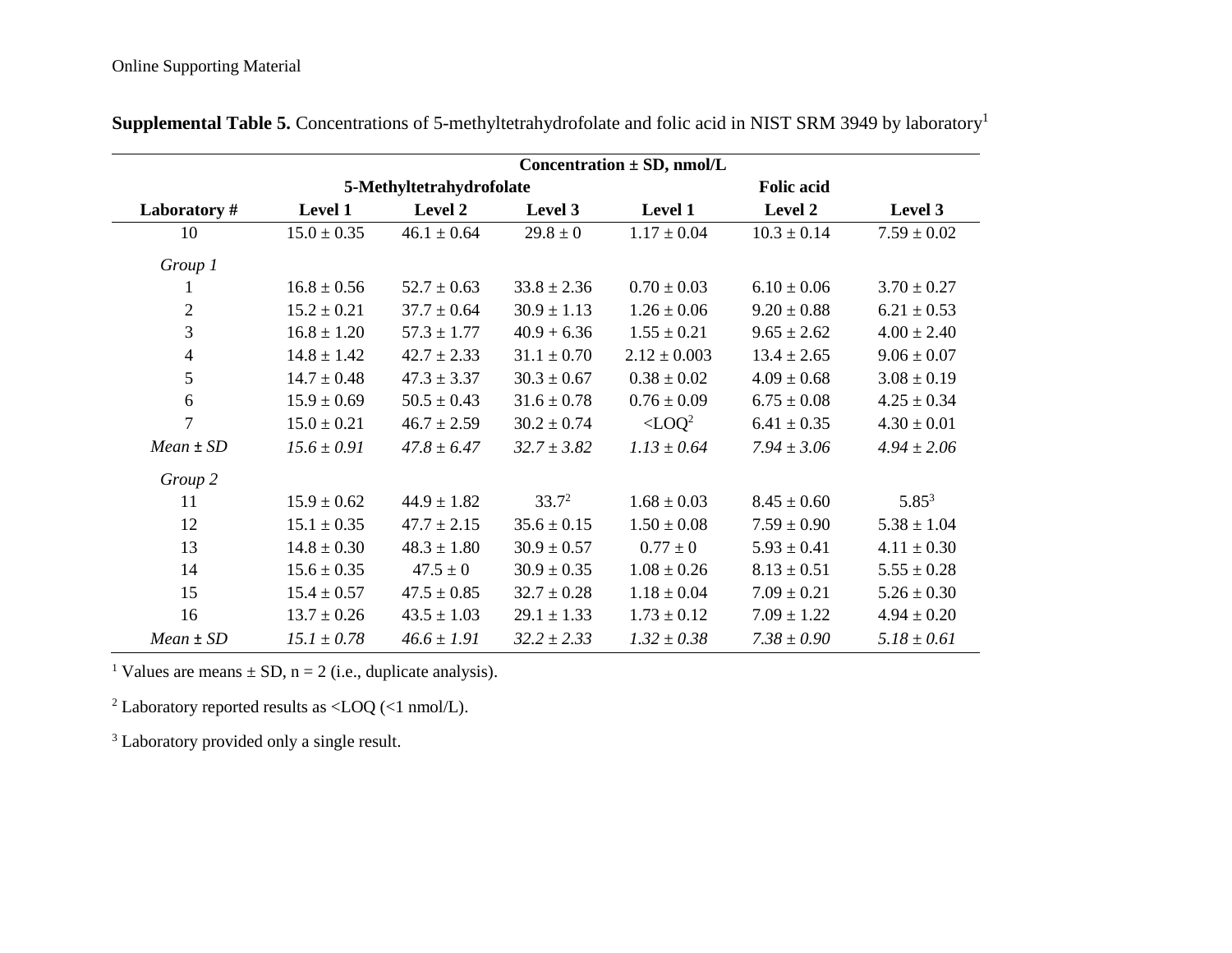|                | Concentration $\pm$ SD, nmol/L |                   |                   |                 |                           |                      |  |  |  |  |  |
|----------------|--------------------------------|-------------------|-------------------|-----------------|---------------------------|----------------------|--|--|--|--|--|
|                |                                | <b>MeFox</b>      |                   | 5-FormylTHF     | <b>THF</b>                | 5,10-MethenylTHF     |  |  |  |  |  |
| Laboratory#    | <b>Level 1</b>                 | Level 2           | Level 3           | Level 3         | Level 3                   | Level 3              |  |  |  |  |  |
| 10             | $1.21 \pm 0.08$                | $1.70 \pm 0.02$   | $1.92 \pm 0.06$   | $5.30 \pm 0.01$ | $0.55 \pm 0$              | $0.57 \pm 0.02$      |  |  |  |  |  |
| Group 1        |                                |                   |                   |                 |                           |                      |  |  |  |  |  |
| $\overline{2}$ | $1.49 \pm 0.04$                | $1.94 \pm 0.04$   | $2.57 \pm 0.01$   | $7.07 \pm 0.33$ | n.m.                      | n.m.                 |  |  |  |  |  |
| 3              | n.m.                           | n.m.              | n.m.              | $4.15 \pm 0.35$ | $\langle$ LOD             | n.m.                 |  |  |  |  |  |
| $\overline{4}$ | n.m.                           | n.m.              | n.m.              | $2.10 \pm 0.20$ | $\langle$ LOD             | $1.23 \pm 0.23$      |  |  |  |  |  |
| 5              | n.m.                           | n.m.              | n.m.              | $7.43 \pm 0.21$ | $0.90^{2}$                | $0.70 \pm 0.22$      |  |  |  |  |  |
| 6              | $0.82 \pm 0.03$                | $1.34 \pm 0.04$   | $1.29 \pm 0.05$   | $4.54 \pm 0.08$ | $0.95 \pm 0.12$           | $0.47 \pm 0.04$      |  |  |  |  |  |
| $\overline{7}$ | $1.15 \pm 0.11$                | $2.02 \pm 0.16$   | $1.79 \pm 0.01$   | $4.89 \pm 0.06$ | $\angle$ LOQ <sup>2</sup> | $<$ LOQ <sup>3</sup> |  |  |  |  |  |
| $Mean \pm SD$  | $1.15 \pm 0.34$                | $1.77 \pm 0.37$   | $1.88 \pm 0.65$   | $5.03 \pm 1.98$ | $0.93 \pm 0.04$           | $0.80 \pm 0.39$      |  |  |  |  |  |
| Group 2        |                                |                   |                   |                 |                           |                      |  |  |  |  |  |
| 13             | $1.32 \pm 0.03$                | $2.07 \pm 0.12$   | $2.22 \pm 0.01$   | $6.83 \pm 0.02$ | $0.82 \pm 0.09$           | $0.17 \pm 0.01$      |  |  |  |  |  |
| 14             | $1.37 \pm 0.16$                | $2.45 \pm 0.37$   | $1.98 \pm 0.23$   | $4.82 \pm 0.40$ | $1.06 \pm 0.28$           | $\langle$ LOD        |  |  |  |  |  |
| 15             | $1.39 \pm 0.23$                | $2.17 \pm 0.02$   | $2.42 \pm 0.08$   | $15.7 \pm 1.13$ | $1.11 \pm 0.42$           | $\langle$ LOD        |  |  |  |  |  |
| 16             | $\langle$ LOD                  | 1.31 <sup>2</sup> | 0.86 <sup>4</sup> | $11.4 \pm 2.01$ | $1.55 \pm 1.24$           | $\langle$ LOD        |  |  |  |  |  |
| $Mean \pm SD$  | $1.36 \pm 0.04$                | $2.00 \pm 0.49$   | $1.87 \pm 0.70$   | $9.69 \pm 4.86$ | $1.14 \pm 0.30$           | 0.17                 |  |  |  |  |  |

**Supplemental Table 6.** Concentrations of MeFox, 5-formylTHF, THF, and 5,10-methenylTHF in NIST SRM 3949 by laboratory<sup>1</sup>

<sup>1</sup> Values are means  $\pm$  SD, n = 2 (i.e., duplicate analysis); laboratories 1, 11, and 12 did not measure pyrazino-s-triazine derivative of 4α-hydroxy-5methylTHF (MeFox), 5-formyltetrahydrofolate (5-formylTHF), tetrahydrofolate (THF), and 5,10-methenyltetrahydrofolate (5,10-methenylTHF); n.m., not measured.

<sup>2</sup> Laboratory reported 1 result <LOD (<0.9 nmol/L) and 1 result <LOQ (<1 nmol/L).

<sup>2</sup> Laboratory reported results as  $\langle$  LOQ ( $\langle$ 1 nmol/L).

<sup>4</sup> Laboratory provided 1 result >LOD and 1 result <LOD (<0.44 nmol/L); result <LOD was not used to calculate the mean.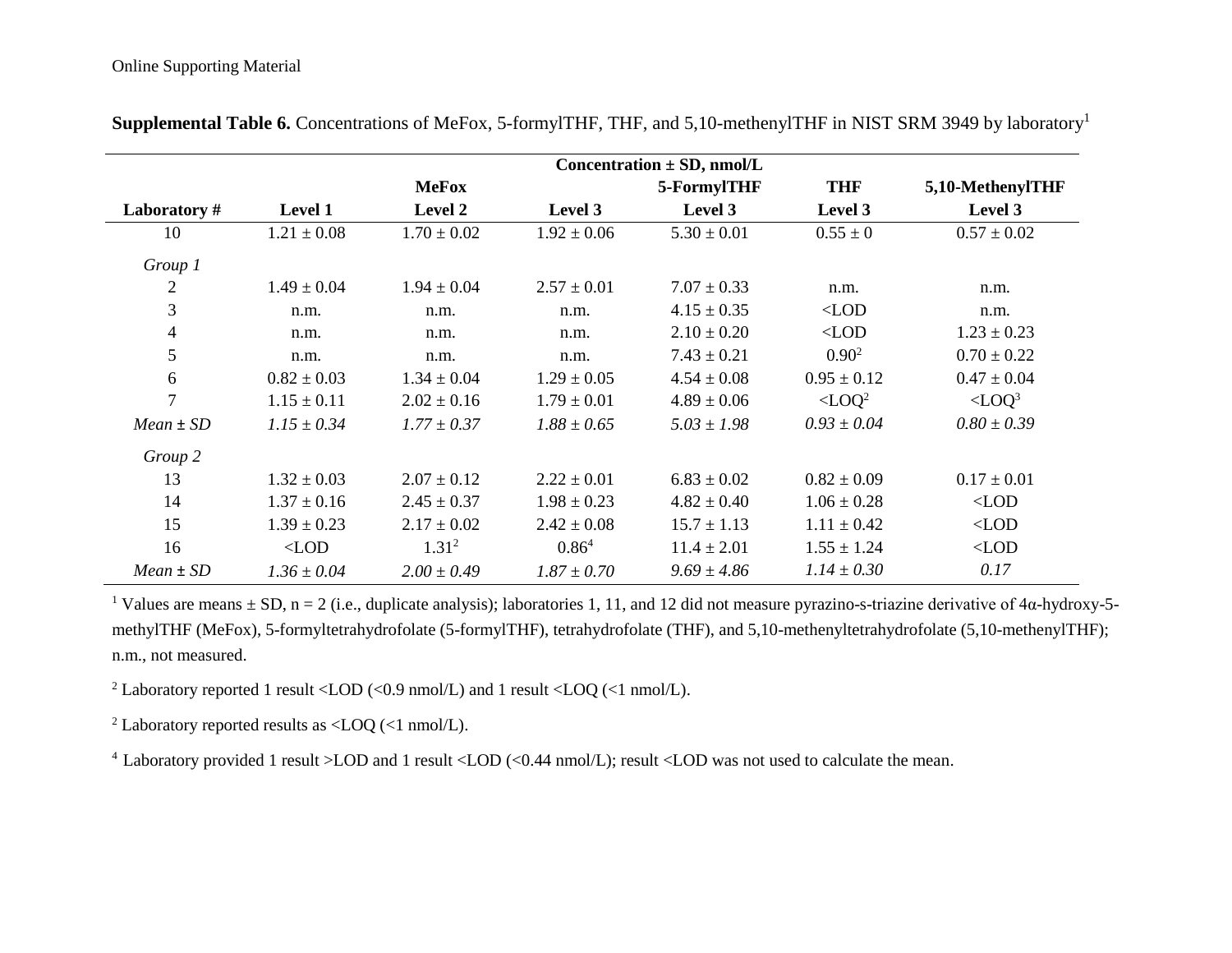|                | Concentration $\pm$ SD, nmol/L |                    |                    |                    |                    |                    |                    |                    |                    |                    |                    |                    |                           |
|----------------|--------------------------------|--------------------|--------------------|--------------------|--------------------|--------------------|--------------------|--------------------|--------------------|--------------------|--------------------|--------------------|---------------------------|
|                |                                | 5-MethylTHF        | <b>Folic acid</b>  |                    |                    | <b>MeFox</b>       |                    | 5-FormylTHF        |                    | <b>THF</b>         | 5,10-MethenylTHF   |                    | Non-<br>$\text{methyl}^2$ |
| Laboratory#    | <b>Single</b>                  | <b>Mix</b>         | <b>Single</b>      | <b>Mix</b>         | <b>Single</b>      | <b>Mix</b>         | <b>Single</b>      | <b>Mix</b>         | <b>Single</b>      | <b>Mix</b>         | <b>Single</b>      | <b>Mix</b>         | <b>Mix</b>                |
| Target         | 20                             | 20                 | $5\overline{)}$    | 5                  | 5                  | 5                  | 5                  | 5                  | 5                  | 5                  | 5                  | 5                  | 15                        |
| 10             | $20.2 \pm$<br>0.57             | $20.3 \pm$<br>0.68 | $4.32 \pm$<br>0.61 | $4.59 \pm$<br>0.57 | $4.80 \pm$<br>0.30 | $5.23 \pm$<br>0.27 | $4.50 \pm$<br>0.11 | $4.61 \pm$<br>0.13 | $3.91 \pm$<br>0.21 | $4.04 \pm$<br>0.10 | $4.14 \pm$<br>0.30 | $5.23 \pm$<br>0.26 | $13.9 \pm$<br>0.46        |
| Group 1        |                                |                    |                    |                    |                    |                    |                    |                    |                    |                    |                    |                    |                           |
| 1              | $21.1 \pm$<br>0.55             | $21.3 \pm$<br>0.16 | $2.98 \pm$<br>0.04 | $2.90 \pm$<br>0.08 | n.m.               | n.m.               | n.m.               | n.m.               | n.m.               | n.m.               | n.m.               | n.m.               | n/a                       |
| $\overline{c}$ | $22.7 \pm$<br>0.59             | $22.8 +$<br>1.44   | $3.66 \pm$<br>0.24 | $4.58 \pm$<br>0.40 | $5.53 \pm$<br>0.14 | $5.92 \pm$<br>0.40 | $5.36 \pm$<br>0.15 | $5.24 \pm$<br>0.29 | n.m.               | n.m.               | n.m.               | n.m.               | n/a                       |
| 3              | $23.2 \pm$<br>1.60             | $19.3 \pm$<br>5.84 | $6.00 \pm$<br>1.78 | 4.85 $\pm$<br>1.00 | n.m.               | n.m.               | $3.53 \pm$<br>0.33 | $5.80 \pm$<br>1.54 | $2.95 \pm$<br>1.01 | $3.40 \pm$<br>2.55 | n.m.               | n.m.               | n/a                       |
| $\overline{4}$ | $19.6 \pm$<br>1.53             | $18.5 \pm$<br>1.74 | $6.21 \pm$<br>0.85 | $5.97 \pm$<br>0.88 | n.m.               | n.m.               | $3.01 \pm$<br>0.07 | $4.07 \pm$<br>0.98 | $<$ LOD            | $<$ LOD            | $3.51 \pm$<br>0.37 | $5.27 \pm$<br>0.93 | $9.4 \pm$<br>0.41         |
| 5              | $19.6 \pm$<br>0.82             | $19.6 \pm$<br>0.88 | $2.32 \pm$<br>0.10 | $3.11 \pm$<br>0.21 | n.m.               | n.m.               | $6.98 \pm$<br>0.80 | $5.56 \pm$<br>0.49 | $3.43 \pm$<br>1.53 | $2.42 \pm$<br>0.82 | $4.29 \pm$<br>0.50 | $6.62 \pm$<br>0.36 | $14.6 \pm$<br>1.45        |
| 6              | $18.9 \pm$<br>0.94             | $18.9 \pm$<br>1.05 | $3.12 \pm$<br>0.20 | $3.07 \pm$<br>0.15 | $3.33 \pm$<br>0.11 | $3.58 \pm$<br>0.32 | $3.42 \pm$<br>0.32 | $3.61 \pm$<br>0.32 | $3.05 \pm$<br>0.16 | $3.08 \pm$<br>0.10 | $4.00 \pm$<br>0.86 | $5.05 \pm$<br>0.88 | $11.7 \pm$<br>0.04        |
| $\overline{7}$ | $18.6 \pm$<br>1.11             | $18.4 \pm$<br>0.57 | $2.55 \pm$<br>0.21 | $2.74 \pm$<br>0.25 | $4.82 \pm$<br>0.29 | 4.61 $\pm$<br>0.19 | $4.07 \pm$<br>0.37 | $4.69 \pm$<br>0.36 | $3.86 \pm$<br>0.42 | $4.00 \pm$<br>0.47 | $5.29 \pm$<br>0.12 | $6.23 \pm$<br>0.57 | $14.9 \pm$<br>0.60        |
| $Mean \pm SD$  | $20.5 \pm$<br>1.84             | $19.8 \pm$<br>1.63 | $3.83 \pm$<br>1.61 | $3.89 \pm$<br>1.25 | $4.56 \pm$<br>1.12 | $4.70 \pm$<br>1.17 | $4.40 \pm$<br>1.51 | $4.83 \pm$<br>0.86 | $3.32 \pm$<br>0.41 | $3.23 \pm$<br>0.66 | $4.27 \pm$<br>0.75 | $5.79 \pm$<br>0.75 |                           |
| Group 2        |                                |                    |                    |                    |                    |                    |                    |                    |                    |                    |                    |                    |                           |
| 11             | $20.2 \pm$<br>0.19             | 19.8 $\pm$<br>0.20 | $4.55 \pm$<br>0.32 | $4.56 \pm$<br>0.39 | n.m.               | n.m.               | n.m.               | n.m.               | n.m.               | n.m.               | n.m.               | n.m.               | n/a                       |

# **Supplemental Table 7.** Folate calibrator concentrations by laboratory<sup>1</sup>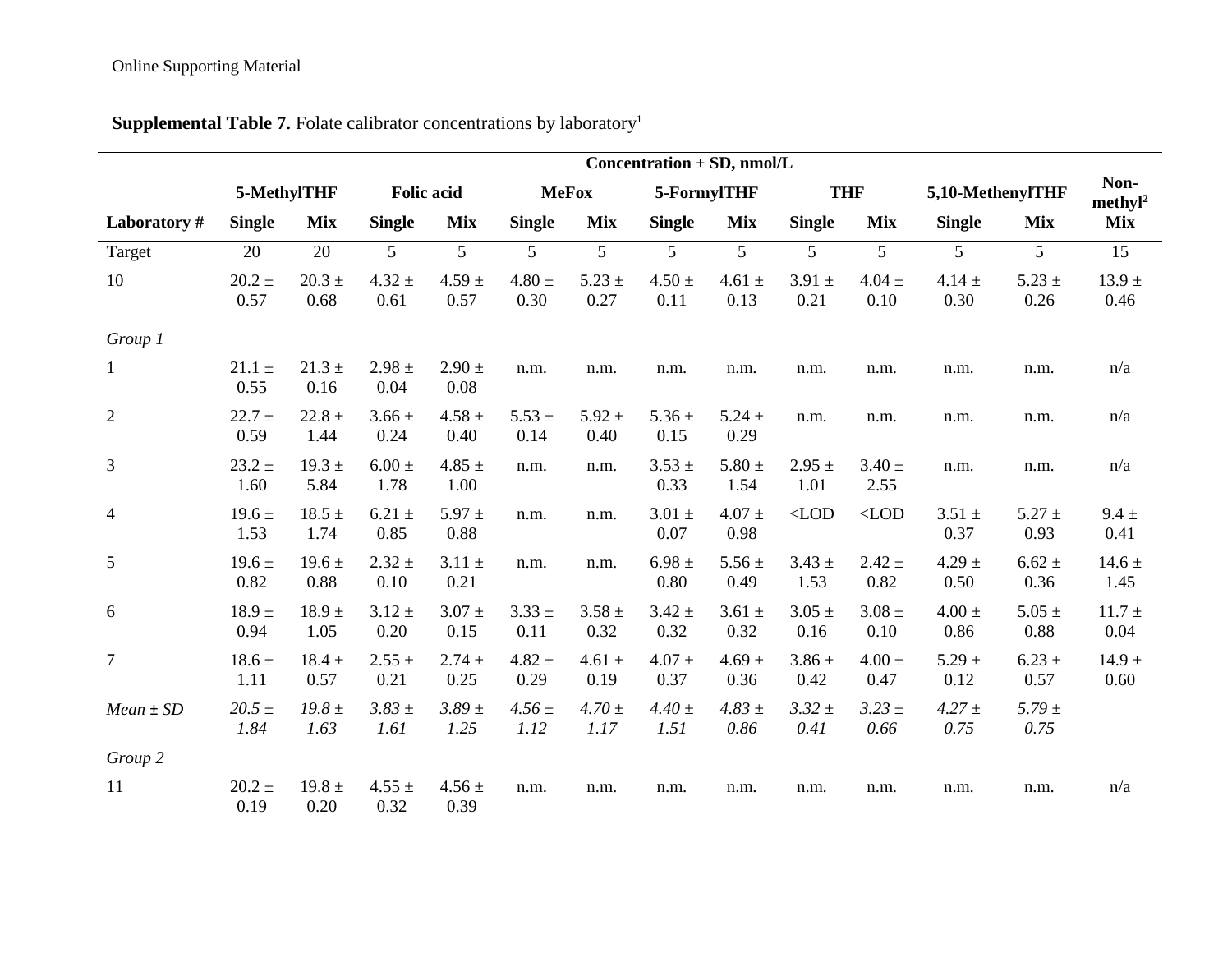| 12            | $19.8 \pm$<br>1.23 | $18.9 \pm$<br>1.15 | $3.95 \pm$<br>0.52 | $4.18 \pm$<br>0.55 | n.m.               | n.m.               | n.m.               | n.m.               | n.m.               | n.m.               | n.m.               | n.m.               | n/a        |
|---------------|--------------------|--------------------|--------------------|--------------------|--------------------|--------------------|--------------------|--------------------|--------------------|--------------------|--------------------|--------------------|------------|
| 13            | $20.7 \pm$         | $20.0 \pm$         | $2.41 \pm$         | $2.48 \pm$         | $5.05 \pm$         | $5.51 \pm$         | $5.92 \pm$         | 5.89 $\pm$         | $3.54 \pm$         | $3.81 \pm$         | $3.83 \pm$         | $4.46 \pm$         | $14.2 \pm$ |
|               | 0.33               | 0.87               | 0.09               | 0.26               | 0.21               | 0.21               | 0.13               | 0.14               | 0.35               | 0.46               | 0.34               | 0.18               | 0.51       |
| 14            | $18.9 \pm$         | $19.1 \pm$         | $3.37 +$           | $3.58 \pm$         | $4.89 \pm$         | $4.90 \pm$         | $4.42 \pm$         | $3.13 \pm$         | $6.13 \pm$         | $5.05 \pm$         | $4.65 \pm$         | $6.57 +$           | $14.7 \pm$ |
|               | 0.93               | 0.59               | 0.13               | 0.12               | 0.32               | 0.15               | 0.27               | 0.30               | 1.13               | 0.35               | 0.23               | 0.63               | 0.81       |
| 15            | $19.5 \pm$         | $19.7 \pm$         | $3.37 +$           | $3.46 \pm$         | 5.44 $\pm$         | 5.84 $\pm$         | $11.6 \pm$         | $12.7 \pm$         | $5.51 \pm$         | $5.70 \pm$         | $3.01 \pm$         | $4.04 \pm$         | $22.4 \pm$ |
|               | 0.10               | 0.45               | 0.09               | 0.13               | 0.12               | 0.32               | 1.36               | 1.52               | 0.13               | 0.26               | 0.14               | 0.25               | 1.47       |
| 16            | $19.6 \pm$         | $18.8 \pm$         | $2.48 \pm$         | $2.66 \pm$         | $5.23 \pm$         | $6.27 \pm$         | $8.75 \pm$         | $6.50 \pm$         | $14.0 \pm$         | $14.4 \pm$         | $5.02 \pm$         | $7.39 \pm$         | $28.3 \pm$ |
|               | 1.03               | 1.73               | 0.18               | 0.20               | 0.54               | 0.56               | 1.31               | 0.87               | 3.70               | 3.41               | 0.59               | 1.00               | 3.36       |
| $Mean \pm SD$ | $19.8 \pm$<br>0.62 | $19.4 \pm$<br>0.51 | $3.36 \pm$<br>0.83 | $3.49 \pm$<br>0.82 | $5.15 \pm$<br>0.24 | $5.63 \pm$<br>0.58 | $7.67 \pm$<br>3.18 | $7.06 \pm$<br>4.04 | $7.30 \pm$<br>4.60 | $7.24 \pm$<br>4.84 | 4.13 $\pm$<br>0.90 | $5.62 \pm$<br>1.62 |            |

<sup>1</sup> Values are means  $\pm$  SD, n = 4 (i.e., duplicate analysis on 2 days); "single" means that individual calibrator was measured; "mix" means that a mixture of all 6 calibrators was measured; 5-formylTHF, 5-formyltetrahydrofolate; 5-methylTHF, 5-methyltetrahydrofolate; 5,10-methenylTHF, 5,10-methenyltetrahydrofolate; MeFox, pyrazino-s-triazine derivative of 4α-hydroxy-5-methylTHF; THF, tetrahydrofolate; n.m., not measured.

<sup>2</sup> Non-methyl was calculated as the sum of 5-formylTHF, THF, and 5,10-methenylTHF in the calibrator mix for those laboratories who measured all 3 folate forms; n/a, not applicable for laboratories who did not measure all 3 folate forms.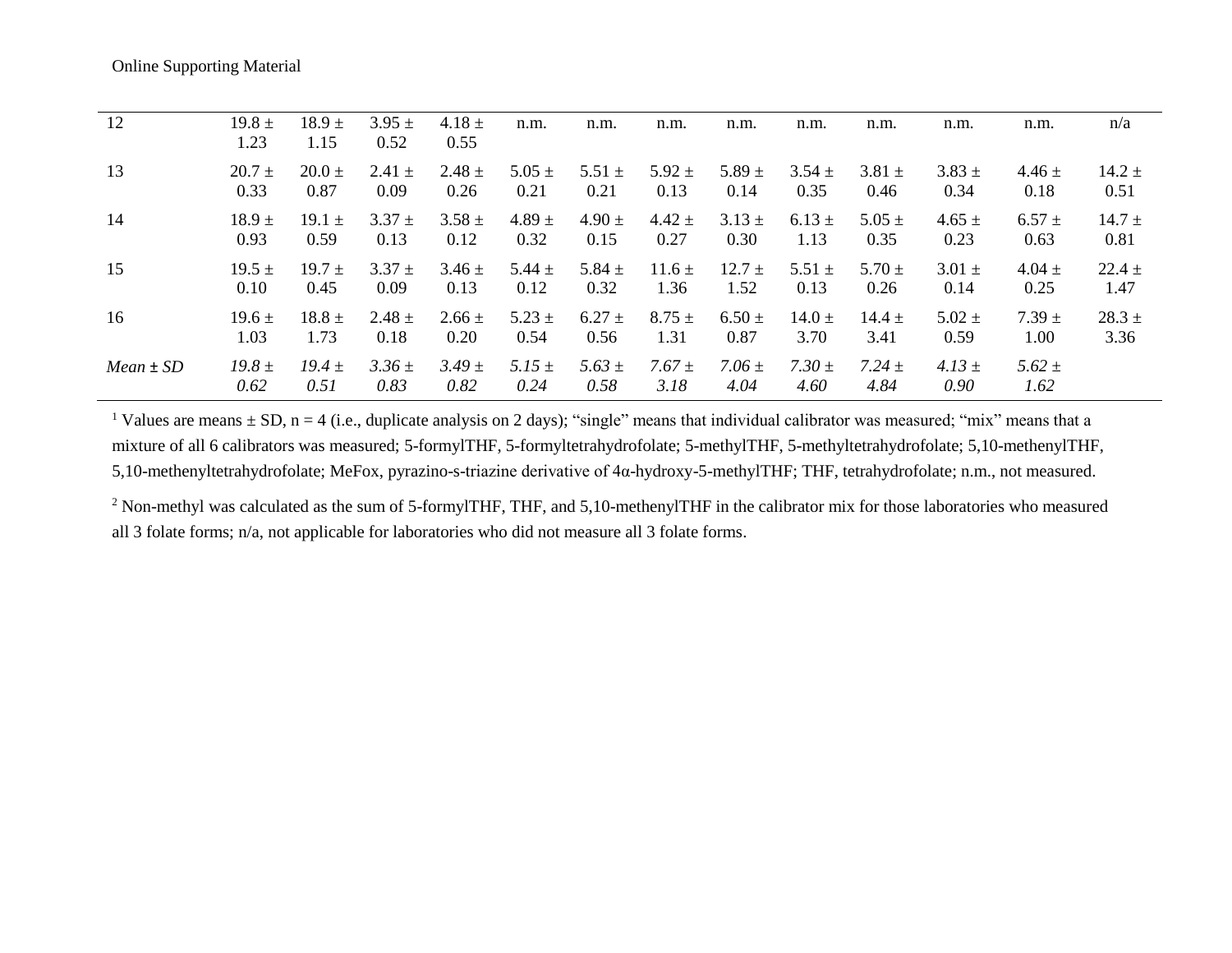|                | Relative difference to CDC laboratory, % |                   |                         |              |              |              |                  |  |  |  |  |  |
|----------------|------------------------------------------|-------------------|-------------------------|--------------|--------------|--------------|------------------|--|--|--|--|--|
| Laboratory#    | 5-MethylTHF                              | <b>Folic acid</b> | Folic acid <sup>2</sup> | <b>MeFox</b> | 5-FormylTHF  | <b>THF</b>   | 5,10-MethenylTHF |  |  |  |  |  |
| Group 1        |                                          |                   |                         |              |              |              |                  |  |  |  |  |  |
| 1              | $-3.5$                                   | $-63$             | $-43$                   | Not measured | Not measured | Not measured | Not measured     |  |  |  |  |  |
| $\overline{2}$ | 1.8                                      | $-25$             | 18                      | 9.3          | 16           | Not measured | Not measured     |  |  |  |  |  |
| 3              | 59                                       | $-4.7$            | 52                      | Not measured | $-1.5$       | 25           | Not measured     |  |  |  |  |  |
| 4              | $-4.3$                                   | 41                | 125                     | Not measured | $-6.7$       | $\ast$       | 9.3              |  |  |  |  |  |
| 5              | $-23$                                    | $-61$             | $-38$                   | Not measured | 35           | $-15$        | 4.5              |  |  |  |  |  |
| 6              | $-7.3$                                   | $-41$             | $-7.3$                  | $-32$        | $-15$        | $-0.6$       | 2.7              |  |  |  |  |  |
| 7              | $-8.5$                                   | $-47$             | $-19$                   | 1.7          | $-10$        | $-19$        | 20               |  |  |  |  |  |
| Group 2        |                                          |                   |                         |              |              |              |                  |  |  |  |  |  |
| 11             | 1.4                                      | $-13$             | 39                      | Not measured | Not measured | Not measured | Not measured     |  |  |  |  |  |
| 12             | 0.4                                      | $-28$             | 14                      | Not measured | Not measured | Not measured | Not measured     |  |  |  |  |  |
| 13             | $-0.6$                                   | $-49$             | $-19$                   | 8.0          | 28           | $-6.8$       | $-14$            |  |  |  |  |  |
| 14             | $-1.7$                                   | $-35$             | 3.2                     | $-4.9$       | $-12$        | 33           | 8.7              |  |  |  |  |  |
| 15             | $-2.5$                                   | $-33$             | 7.0                     | 15           | 148          | 37           | $-25$            |  |  |  |  |  |
| 16             | $-8.1$                                   | $-16$             | 36                      | 26           | 111          | 345          | $-18$            |  |  |  |  |  |

**Supplemental Table 8.** Difference in folate concentration measured by each laboratory relative to the CDC laboratory<sup>1</sup>

<sup>1</sup> Relative difference calculated as the mean from 6 serum pools for 5-methylTHF, folic acid, and MeFox; relative difference shown for spiked serum sample for 5-formylTHF, THF, and 5,10-methenylTHF; 5-methylTHF, 5-formylTHF, 5-formyltetrahydrofolate; 5-methyltetrahydrofolate; 5,10-methenylTHF, 5,10-methenyltetrahydrofolate; MeFox, pyrazino-s-triazine derivative of 4α-hydroxy-5-methylTHF; THF, tetrahydrofolate.

<sup>2</sup> Results after laboratory 10 corrected folic acid calibration bias.

\* Relative difference could not be calculated because laboratory reported <LOD (<0.5 nmol/L) results.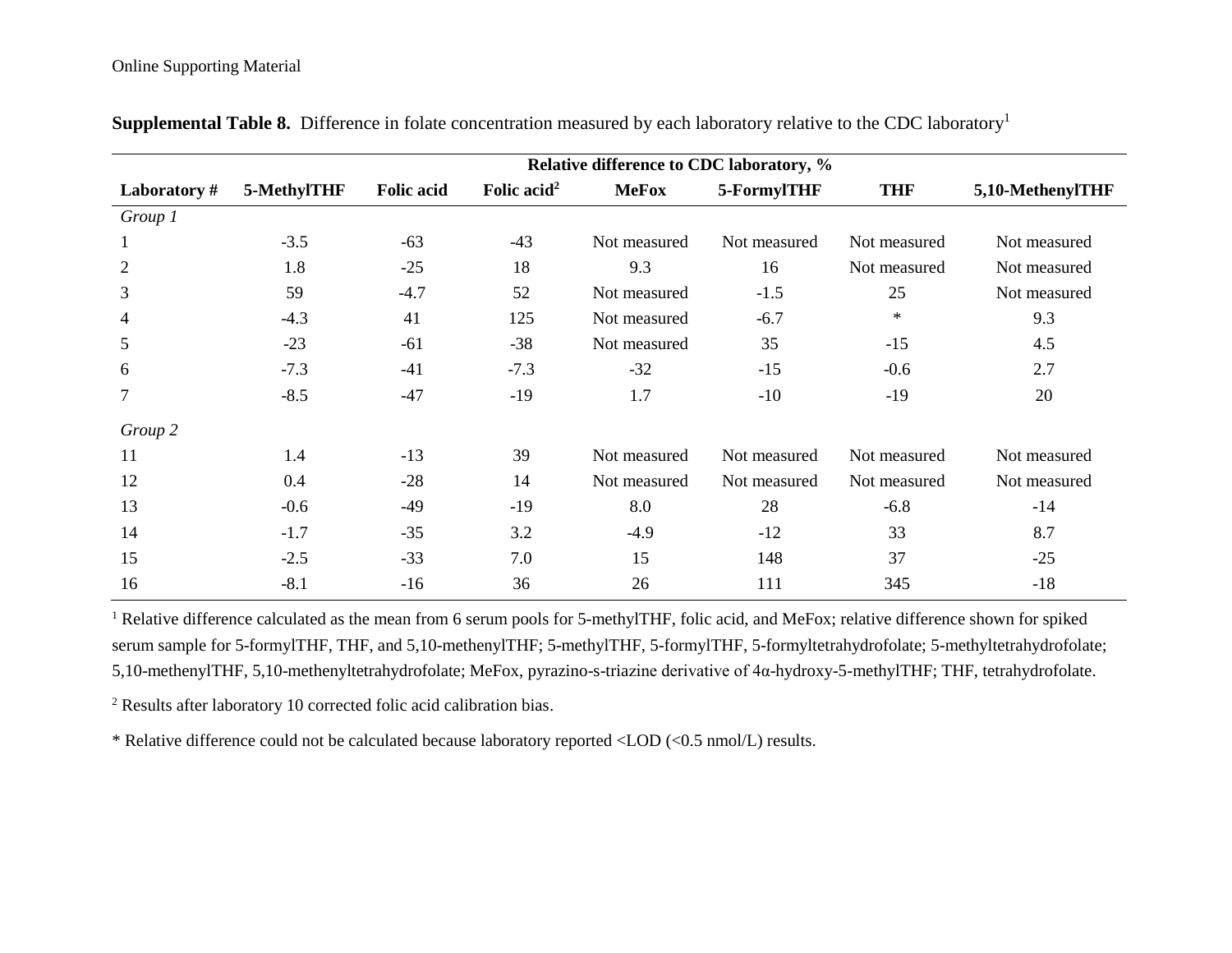### Online Supporting Material

**Supplemental Figure 1.** Serum 5-methyltetrahydrofolate concentrations by laboratory for 6 serum pools and 4 measurements each. Each circle represents one measurement : red closed circle, day 1 replicate 1; red open circle, day 1 replicate 2; gold closed circle, day 2 replicate 1; gold open circle, day 2 replicate 2. G0-L10, CDC laboratory. G1-L1 through G1-L7, group 1 laboratories. G2-L11 through G2-L16, group 2 laboratories.

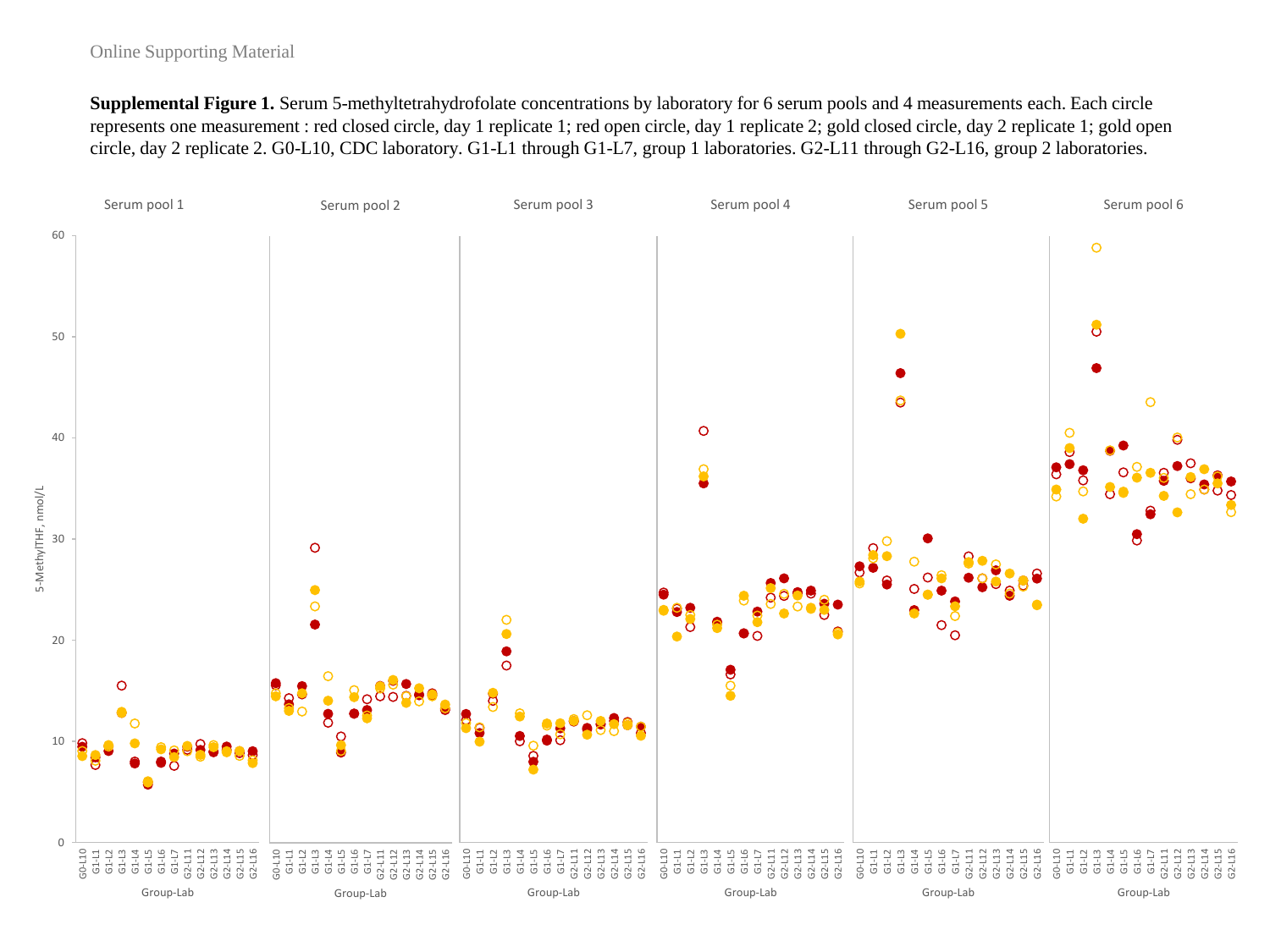#### Online Supporting Material

**Supplemental Figure 2.** Serum folic acid concentrations by laboratory for 6 serum pools and 4 measurements each. Each circle represents one measurement: red closed circle, day 1 replicate 1; red open circle, day 1 replicate 2; gold closed circle, day 2 replicate 1; gold open circle, day 2 replicate 2. G0-L10, CDC laboratory. G1-L1 through G1-L7, group 1 laboratories. G2-L11 through G2-L16, group 2 laboratories.